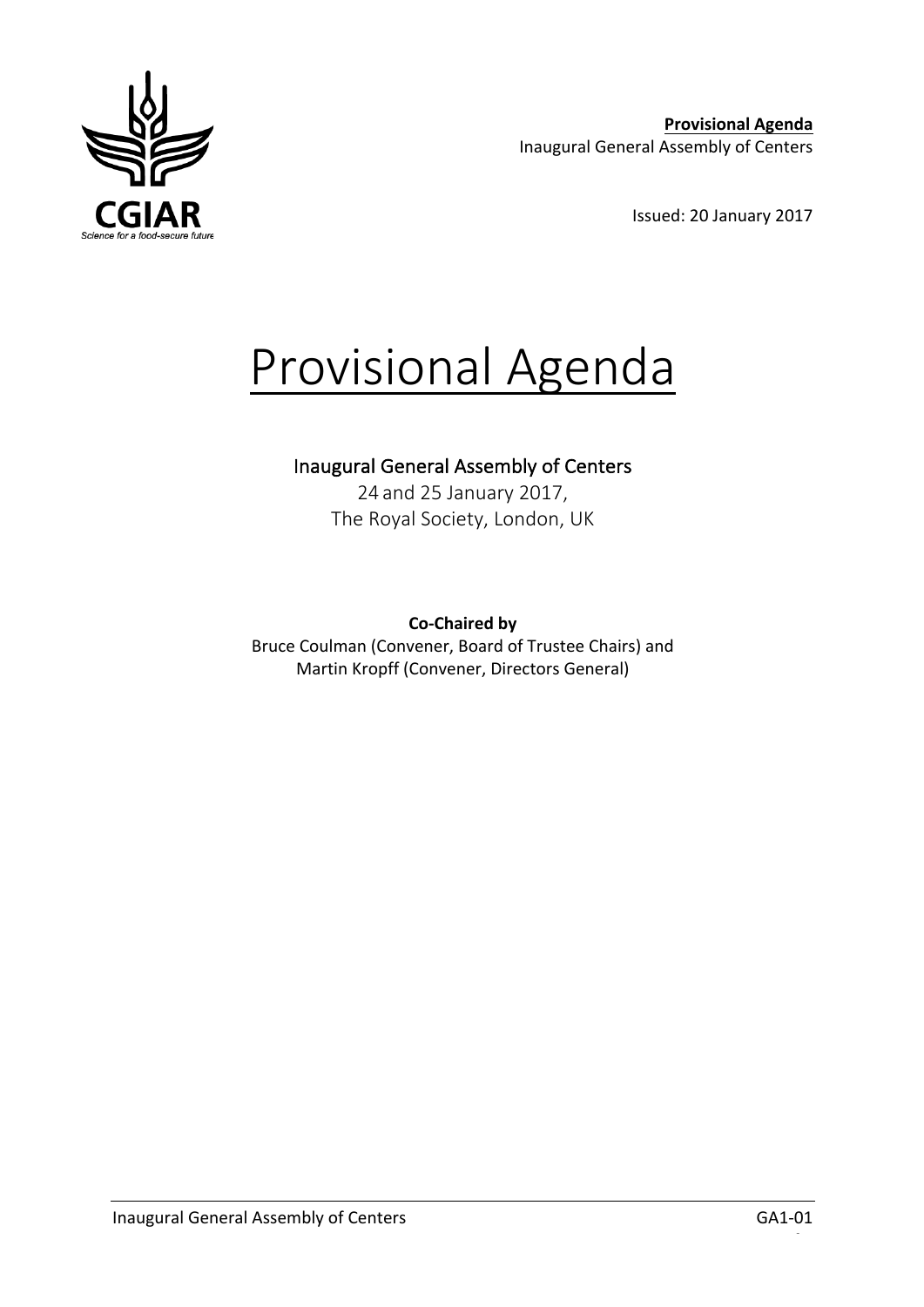| <b>Timing</b>          | Focus area and<br>Purpose | <b>Session content</b>                                                                     | <b>Proposed Format</b>                                                                                                                                                             |
|------------------------|---------------------------|--------------------------------------------------------------------------------------------|------------------------------------------------------------------------------------------------------------------------------------------------------------------------------------|
|                        |                           | Day 1 - Tuesday 24 January 2017, 09:00-18:00, London, UK                                   |                                                                                                                                                                                    |
| $9:00-9:30$<br>30 mins | 1. Opening                | Opening by Convener of the<br>Board of Trustee Chairs and                                  | <b>Framed by: Martin Kropff and Bruce Coulman</b>                                                                                                                                  |
|                        | <b>For Context</b>        | <b>Convener of the Center Directors</b><br>General                                         | Concept: Setting the scene and discussing objectives for the 2 days ahead.                                                                                                         |
|                        |                           |                                                                                            | Format: 5-10 mins each from Martin and Bruce, followed by checking and agreeing on the Agenda.<br>Asking for volunteers for capturing main points from each session (rapporteurs). |
| 9:30-10:30<br>1 hour   | 2. Updating<br>ourselves  | Providing updates from, and<br>discussing proposed feedback to,                            | <b>Framed by: Martin Kropff</b>                                                                                                                                                    |
|                        | For Information           | the System Management Board,<br>its Committees and Working<br>Groups on work undertaken to | Concept: Taking note of the progress being made by the SMB's ad hoc working groups to help take<br>critical issues forward with considerable Center engagement                     |
|                        |                           | date and lessons learned<br>[includes report of the Interim]<br>Chair of the Board,        | Format: PowerPoint presentation by Martin and other SMB members/working group leads - max 30<br>$mins - with Q&A$                                                                  |
|                        |                           | Charter - Article $5.6(d)$ ]                                                               | Contributors:                                                                                                                                                                      |
|                        |                           |                                                                                            | WG1 on RM: Jimmy Smith (Vice Chair)                                                                                                                                                |
|                        |                           |                                                                                            | WG2 on RoG: Margret Thalwitz (Chair)                                                                                                                                               |
|                        |                           |                                                                                            | WG3 on Cost sharing: Michael Gerba (on behalf of Chair: Gordon MacNeil)<br>WG4 on System Costs: Jimmy Smith (on behalf of Chair: Elwyn Grainger-Jones)                             |
|                        |                           |                                                                                            | WG5 on Site Integration: Matthew Morell (Chair)                                                                                                                                    |
|                        |                           |                                                                                            | WG6 on Genetic Resources: Ann Tutwiler                                                                                                                                             |
|                        |                           |                                                                                            | WG7 on GLDC: Martin Kropff (on behalf of Chair: Eugene Terry)                                                                                                                      |
|                        |                           |                                                                                            |                                                                                                                                                                                    |

#### *10:30-11:00 Break*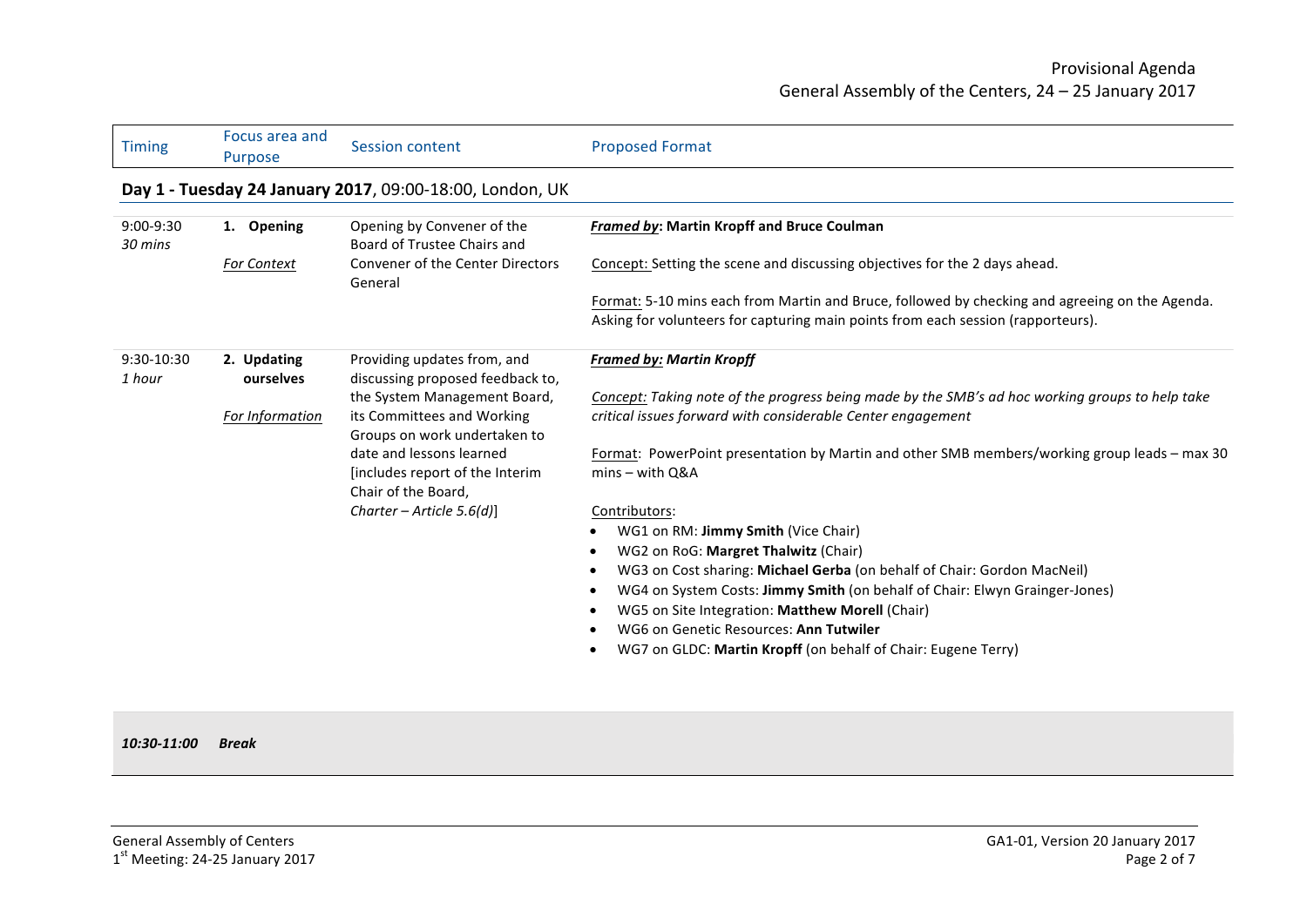## Provisional Agenda General Assembly of the Centers, 24 - 25 January 2017

| <b>Timing</b>                 | Focus area and<br>Purpose                                                 | Session content                                                                                                                                                                                                                                                                         | <b>Proposed Format</b>                                                                                                                                                                                                                                                                                                                                                                                                                                                                                                                                                                                                                                                                                                                                                                                                                                                                                                                                                                                                                                                                                                                                  |
|-------------------------------|---------------------------------------------------------------------------|-----------------------------------------------------------------------------------------------------------------------------------------------------------------------------------------------------------------------------------------------------------------------------------------|---------------------------------------------------------------------------------------------------------------------------------------------------------------------------------------------------------------------------------------------------------------------------------------------------------------------------------------------------------------------------------------------------------------------------------------------------------------------------------------------------------------------------------------------------------------------------------------------------------------------------------------------------------------------------------------------------------------------------------------------------------------------------------------------------------------------------------------------------------------------------------------------------------------------------------------------------------------------------------------------------------------------------------------------------------------------------------------------------------------------------------------------------------|
| 11:00-12:30<br>$1$ hr 30 mins | 3. Strengthening<br>system-level<br>resource<br>mobilization<br>For input | Discussing system actions to<br>support efforts to grow and<br>make more sustainable system-<br>level funding, including building<br>and delivering upon a system<br>level resource mobilization<br>strategy, and possible major<br>2017 events                                         | <b>Framed by: Bruce Coulman</b><br>Concept - To build a greater common awareness of the importance and objectives of system level<br>RM, and gather as much advice and many ideas as we can in this session<br>Format (with suggested Group leads- from RM Working Group):<br>A. Short introductory presentation (15 minutes) by Tony Simons<br>Followed a breakout session of (30 min)-participants to join choice of 5 groups on 5 issues<br>В.<br>(max. 6 persons per group):<br>1. Should we change our narrative, and how? (Tony Simons)<br>2. How can we grow our support from foundations & high-net worth individuals? (Jimmy Smith)<br>3. How could developing countries contribute more? (Shenggen Fan)<br>4. Should and could existing donors be encouraged to shift financing from bilateral to pooled<br>funding? (Ann Tutwiler)<br>5. What is the potential for 'innovative financing' -e.g. matching, bridging or returnable capital<br>funds? (Margret Thalwitz)<br>Each group to report back (5 min each) on 1) ideas and 2) actions (saying by who!)<br>C.<br>Open discussion on moving this forward (20 min)- Chaired by Bruce<br>D. |
| 12:30-13:30                   |                                                                           | Lunch                                                                                                                                                                                                                                                                                   |                                                                                                                                                                                                                                                                                                                                                                                                                                                                                                                                                                                                                                                                                                                                                                                                                                                                                                                                                                                                                                                                                                                                                         |
| 13:30-15:00<br>$1hr$ 30 min   | Thinking as<br>4.<br>a System<br>For discussion                           | 4.1 Are we now working together<br>as an effective system?<br>4.2 Do we have our messaging on<br>the CGIAR brand name right?<br>4.3 Are there strategies that we<br>can adopt to strengthen<br>System Council engagement<br>4.4 Considering infrastructure<br>renewal across the system | <b>Framed by: Martin Kropff</b><br>Concept: a check-in with group on how new "CGIAR System" is working and to encourage some<br>higher level reflections on their respective responsibilities in making it a success<br>Format: Breakout groups followed by plenary conversation. 5 randomly assigned groups. Each<br>group to (1) identify areas of progress, (2) areas for further improvement, and (3) concrete ways in<br>which they can contribute to those improvements<br>Suggested Group leads: 1) Harold Roy-Macauley, 2) Aly Abousabaa, 3) Peter Holmgren,                                                                                                                                                                                                                                                                                                                                                                                                                                                                                                                                                                                    |

**4) Blake Ratner, and 5) Nteranya Sanginga**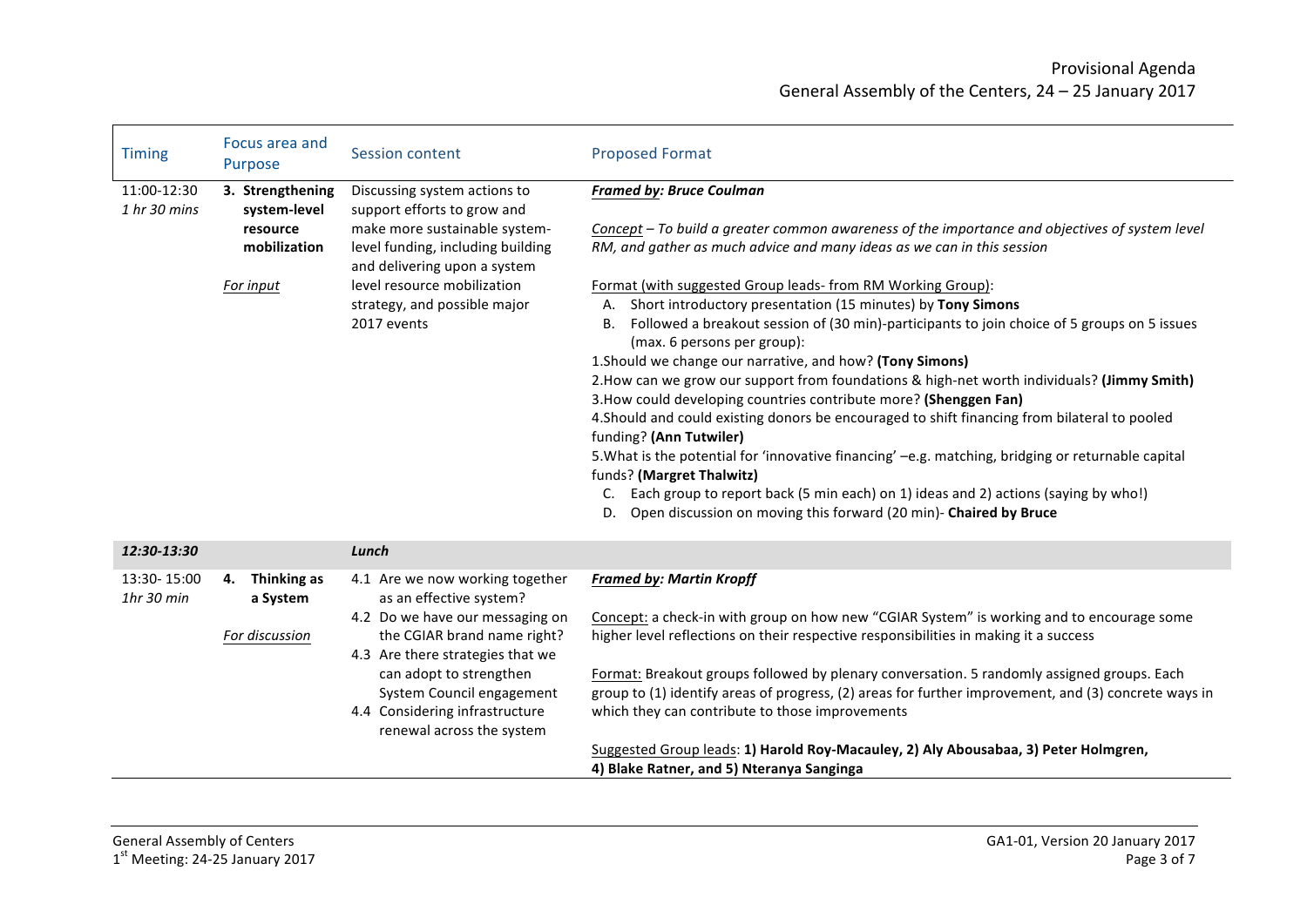| <b>Timing</b>          | Focus area and<br>Purpose                                               | <b>Session content</b>                                                                                                                                                                                                                                                                                                                                                                                                                  | <b>Proposed Format</b>                                                                                                                                                                                                                                                                                                                                                                                                                                                                                                                                                                                                                                                                                                                                                                                                                                        |
|------------------------|-------------------------------------------------------------------------|-----------------------------------------------------------------------------------------------------------------------------------------------------------------------------------------------------------------------------------------------------------------------------------------------------------------------------------------------------------------------------------------------------------------------------------------|---------------------------------------------------------------------------------------------------------------------------------------------------------------------------------------------------------------------------------------------------------------------------------------------------------------------------------------------------------------------------------------------------------------------------------------------------------------------------------------------------------------------------------------------------------------------------------------------------------------------------------------------------------------------------------------------------------------------------------------------------------------------------------------------------------------------------------------------------------------|
| 15:00-15:30<br>30 mins | 5. Ideas<br>sharing<br>space<br>For discussion                          | 5.1 Place holder for participants to<br>put themselves forward to<br>share a subject/idea with the<br>group on the key strategic<br>issues for the System in 2017                                                                                                                                                                                                                                                                       | <b>Framed: Bruce Coulman</b><br>Concept: Open call for stand-up sharing of ideas - 5 minutes or so each.<br>Format: Ask participants to share e.g. Something that has worked well (or not) for them that might<br>be helpful for other Centers, and/or a concern that they want to flag.<br>Contributors: David Bergvinson to facilitate                                                                                                                                                                                                                                                                                                                                                                                                                                                                                                                      |
| 15:30-16:00            | <b>Break</b>                                                            |                                                                                                                                                                                                                                                                                                                                                                                                                                         |                                                                                                                                                                                                                                                                                                                                                                                                                                                                                                                                                                                                                                                                                                                                                                                                                                                               |
| 16:00-17:30            | Improving<br>6.<br>system-level<br>financing<br>modalities<br>For Input | 6.1 Considering fundamental<br>questions on the 'Window'<br>funding mechanisms; 2017<br>funding priorities and uses of<br>W1/W2; mechanisms for<br>financing the genebanks;<br>inputs into SC deliberations on<br>the criteria for the annual<br>allocation of funding (Charter,<br>Article 8.1.bb); Strategic inputs<br>into SMB's adhoc Working<br>Group on Funding System<br>Actions, including preparation<br>of multi-year budgets | <b>Framed by: Martin Kropff</b><br>Concept: Ideas collection to inform policy development in 2017 (the System Council paper on<br>financing modalities)<br>Format (with suggested Group leads): Participants to join one of 4 groups (max. 7 persons per group)<br>for 40 mins - focusing on:<br>How should the genebanks be funded? (Geoff Hawtin)<br>1.<br>What changes could and should be made to the policy on funding system costs in future?<br>2.<br>(Martin Kropff)<br>Is there a better mechanism to receive system financing than the current windows<br>3.<br>structure? (Rodney Cooke)<br>How best should allocation decisions be made for longer-run CRP allocations and if cuts<br>4.<br>need to be made? (Jimmy Smith)<br>Then plenary discussion - each group reports back (max 2 mins!!) with plenary discussion after each<br>report back. |
| 17:30-18:00            | <b>Update on</b><br><b>AIARC</b><br>For Information                     | Virtual presentation updating on<br>AIARC (specifically aimed at<br>Director Generals)                                                                                                                                                                                                                                                                                                                                                  | <b>Introduced by: Bruce Coulman</b><br>Concept: This session will act as the AIARC General Meeting.<br>Format: Virtual presentation by Jeff Hungate (10 mins) followed by open Q&A                                                                                                                                                                                                                                                                                                                                                                                                                                                                                                                                                                                                                                                                            |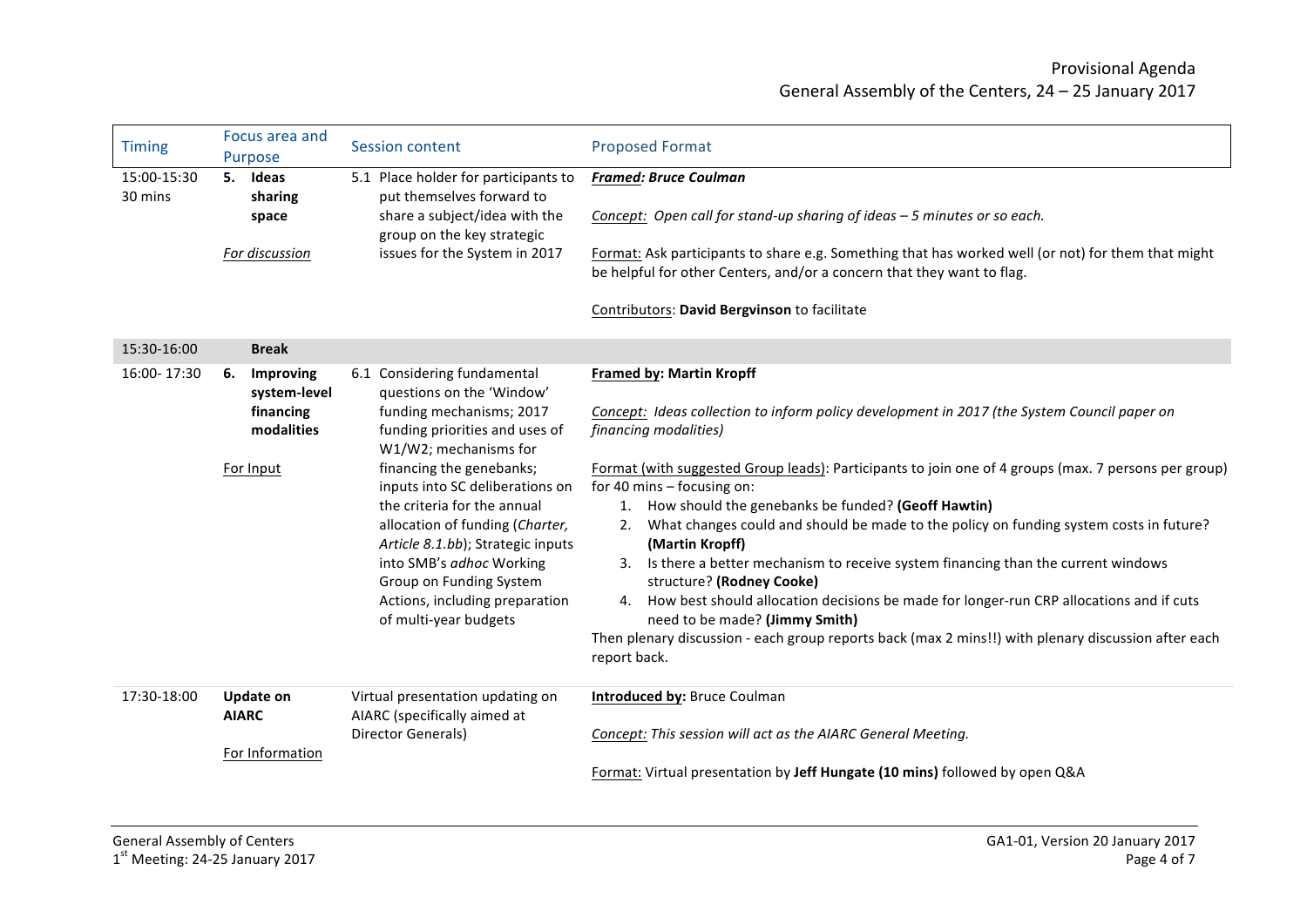| Timing               | Focus area                                                                              | <b>Session content</b>                                                                                                                                                                                                                                                                                                                                                                                                                                                                                                                                                                                 | <b>Proposed Format</b>                                                                                                                                                                                                                                                                                                                                                                                                                                                                                                                                                                                                                                                                                                                                                                                                                                                                                                                                                                                                                  |  |  |
|----------------------|-----------------------------------------------------------------------------------------|--------------------------------------------------------------------------------------------------------------------------------------------------------------------------------------------------------------------------------------------------------------------------------------------------------------------------------------------------------------------------------------------------------------------------------------------------------------------------------------------------------------------------------------------------------------------------------------------------------|-----------------------------------------------------------------------------------------------------------------------------------------------------------------------------------------------------------------------------------------------------------------------------------------------------------------------------------------------------------------------------------------------------------------------------------------------------------------------------------------------------------------------------------------------------------------------------------------------------------------------------------------------------------------------------------------------------------------------------------------------------------------------------------------------------------------------------------------------------------------------------------------------------------------------------------------------------------------------------------------------------------------------------------------|--|--|
|                      | Day 2 - Wednesday 25 January 2017, 09:00-18:00, London, UK                              |                                                                                                                                                                                                                                                                                                                                                                                                                                                                                                                                                                                                        |                                                                                                                                                                                                                                                                                                                                                                                                                                                                                                                                                                                                                                                                                                                                                                                                                                                                                                                                                                                                                                         |  |  |
| $9:00-9:15$          | Day 2 Opening                                                                           | Check-in on progress and Day 2 agenda                                                                                                                                                                                                                                                                                                                                                                                                                                                                                                                                                                  | <b>Framed by: Martin Kropff</b>                                                                                                                                                                                                                                                                                                                                                                                                                                                                                                                                                                                                                                                                                                                                                                                                                                                                                                                                                                                                         |  |  |
|                      |                                                                                         |                                                                                                                                                                                                                                                                                                                                                                                                                                                                                                                                                                                                        | Opportunity to check to see if Day 2's Agenda needs adjusting based on inputs from<br>the day before and, otherwise, to take stock of how the meeting is progressing                                                                                                                                                                                                                                                                                                                                                                                                                                                                                                                                                                                                                                                                                                                                                                                                                                                                    |  |  |
| 9:15-10:30<br>75 min | 7. Starting to<br>frame a<br>system-level<br>statement on<br>risk appetite<br>For Input | 7.1 Gathering Center inputs to help to<br>shape a provisional risk management<br>framework for the CGIAR System<br>(Charter, Article 8.1.t) <sup>1</sup> .<br>Thinking about risk and risk appetite<br>7.2<br>sufficiently broadly: Taking the<br>example of biopiracy concerns being<br>raised within international fora<br>regarding genomic data sharing, and<br>related concepts. Where does the<br>risk sit, and how should this be<br>managed?<br>Addressing the inherent risk of<br>7.3<br>System-wide Conflicts of Interest -<br>declaring and managing COIs<br>transparently and effectively. | <b>Framed by: Martin Kropff</b><br>Concept: Charter stipulates that SMB presents to System Council for its approval, a<br>risk management framework of the CGIAR System - they expect this in 2017. Audit<br>chairs are meeting to discuss this on 31 January $-$ this discussion could provide some<br>inputs and ideas for that discussion.<br>Item 7.1 - Format: 5 randomly selected groups. After a short intro by Martin on why<br>this matters, each group is asked to put together a list of the top 10 systemic risks to<br>the CGIAR System - i.e. those risks (beyond securing funding!) that extend beyond an<br>individual Center. Each group then reports back to plenary, with a goal of agreeing a<br>consolidated prioritized list (by voting?).<br>Contributors: 5 Group leads: 1) John Lynam, 2) Nicole Birrell, 3) Don Blackmore,<br>4) Jim Godfrey, 5) Julia Marton-Lefevre<br>Items 7.2 and 7.3 - Format: Short plenary discussions on 7.2 and 7.3.<br>Contributors:<br>7.2: Ann Tutwiler<br>7.3: Margret Thalwitz |  |  |
| 10:30-11:00          | <b>Break</b>                                                                            |                                                                                                                                                                                                                                                                                                                                                                                                                                                                                                                                                                                                        |                                                                                                                                                                                                                                                                                                                                                                                                                                                                                                                                                                                                                                                                                                                                                                                                                                                                                                                                                                                                                                         |  |  |

 $1$  Center Audit Committee Chairs (or their delegates) will come together on 31 January to help to take the work forward, bringing proposals back to the Center Boards and the System Management Board in advance of System Council consideration of a draft approach at its May 2017 meeting.

 $1<sup>st</sup>$  Meeting: 24-25 January 2017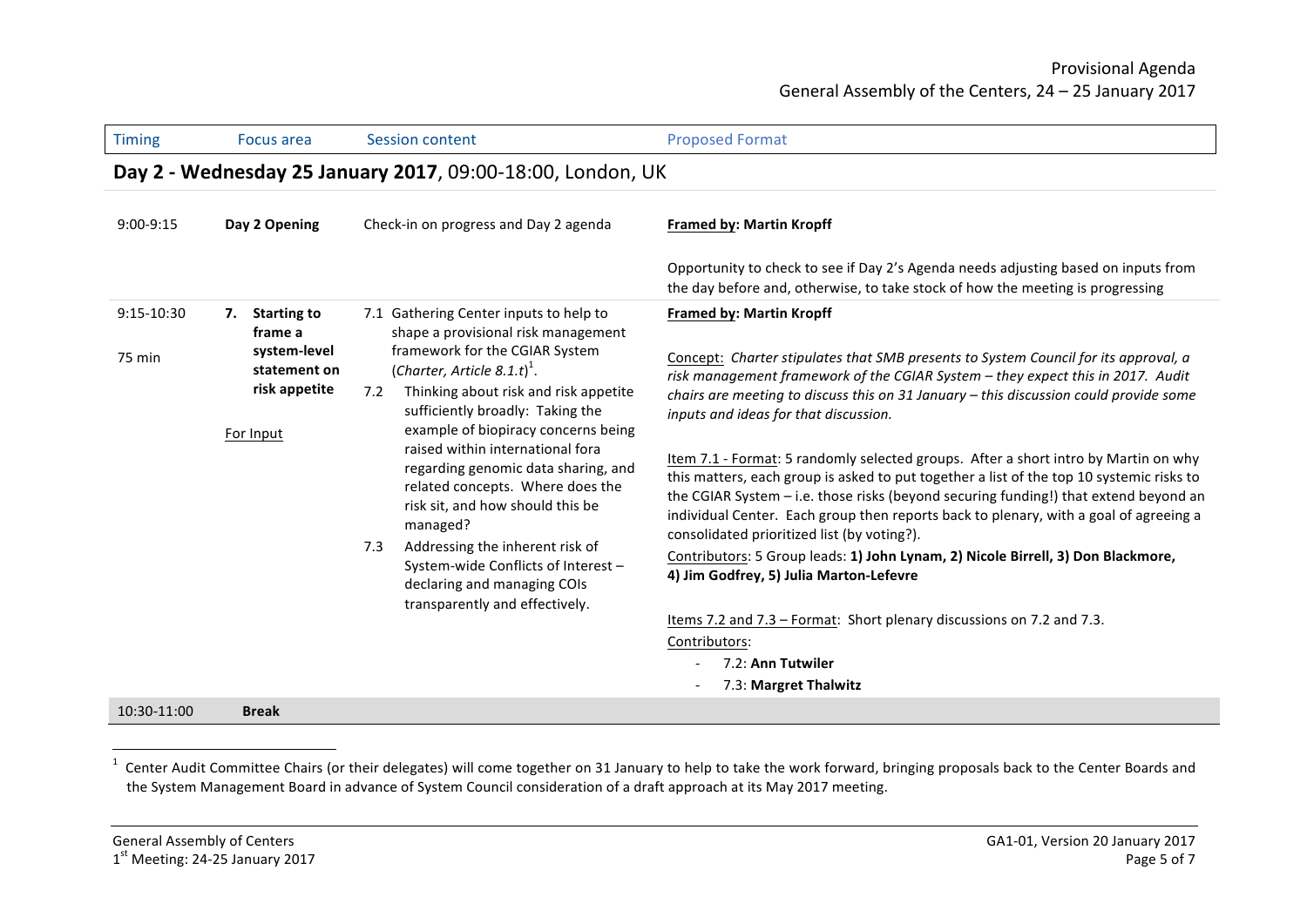| <b>Timing</b>                          | Focus area                                                                                               |                   | <b>Session content</b>                                                                                                                                                                                                                                                                                                                                                                                                                                                                                      | <b>Proposed Format</b>                                                                                                                                                                                                                                                                                                                                                                                                                                                                                                                                                                                                                                                                                                                                                                                                                                                                                              |
|----------------------------------------|----------------------------------------------------------------------------------------------------------|-------------------|-------------------------------------------------------------------------------------------------------------------------------------------------------------------------------------------------------------------------------------------------------------------------------------------------------------------------------------------------------------------------------------------------------------------------------------------------------------------------------------------------------------|---------------------------------------------------------------------------------------------------------------------------------------------------------------------------------------------------------------------------------------------------------------------------------------------------------------------------------------------------------------------------------------------------------------------------------------------------------------------------------------------------------------------------------------------------------------------------------------------------------------------------------------------------------------------------------------------------------------------------------------------------------------------------------------------------------------------------------------------------------------------------------------------------------------------|
| 11:00-13:00<br>hours<br>$\overline{2}$ | 8. Continuing<br>our thinking<br>on selected<br><b>CGIAR System</b><br><b>Entities</b><br>For Discussion | 8.1<br>8.2<br>8.3 | Further elaborating a 2017 System<br>Management Office Business Plan,<br>and providing strategic reflections.<br>Reflecting on what adequate system-<br>wide assurance might look like from the<br>perspective of the Funders, to inform<br>elaboration of a preliminary definition<br>of an adequate demand driven Internal<br>Audit Function arrangement (CGIAR<br>System Framework, Article 6.1.i.<br>Feeding into the framing of the Terms<br>of Reference for the ISPC and IEA<br>(Charter, Art 8.1(h) | <b>Framed by: Bruce Coulman</b><br>Concept: Noting that the entities themselves will not be part of the discussion, this<br>session could be primarily used to collect and discuss feedback on entities for SMB<br>consideration in drawing up 2017 and beyond plans and budgets.<br>Format: an entity-by-entity agenda, using either breakout or plenary format.<br>System Office: advice and reactions to initial ideas on business plan<br>Internal Audit Function: identifying effective arrangements to provide<br>sufficient system-wide assurance consistent with the risk management<br>framework of the CGIAR System<br>ISPC and IEA: advice and feedback on their terms of reference.<br>Breakout could be 4 randomly selected groups (with suggested group leads):<br>System Management Office: Lindsay Falvey<br>Internal Audit Function: Eric Tollens<br><b>ISPC: Yvonne Pinto</b><br>IEA: Jose Campos |
| 13:00-14:00                            | Lunch                                                                                                    |                   |                                                                                                                                                                                                                                                                                                                                                                                                                                                                                                             |                                                                                                                                                                                                                                                                                                                                                                                                                                                                                                                                                                                                                                                                                                                                                                                                                                                                                                                     |
| $14:00 - 16:00$<br>2 hours             | 9. General<br>Assembly of<br><b>Centers</b><br><b>Core functions</b><br><b>For Decisions</b>             | 9.1<br>9.2        | Considering the scope of the General<br>Assembly rules of procedure (Charter,<br>Article 5.7)<br>Discussing Board composition and the<br>nominations process for new Board<br>members with effect from 1 July 2017<br>(and for any adhoc vacancies arising<br>from time to time).<br>Charter, Article 5.6(a), and 5.6(e)                                                                                                                                                                                    | <b>Framed by: Martin Kropff</b><br>Concept: In addition to the broader role of the General Assembly providing a forum<br>to discuss issues related to the CGIAR System and the CGIAR System Organization, the<br>Charter sets out a number of core functions to be considered annually. This session<br>could be used to address some of the more formal requirements of the General<br>Assembly, building upon the initial work of the SMB's Rules of Governance Working<br>Group.<br>Format Topic 9.1 – potential to consider the level of detail preferred for a rules of                                                                                                                                                                                                                                                                                                                                        |

Format Topic  $9.1$  – potential to consider the level of detail preferred for a rules of procedure, and how to build on what may already exist through plenary or groups